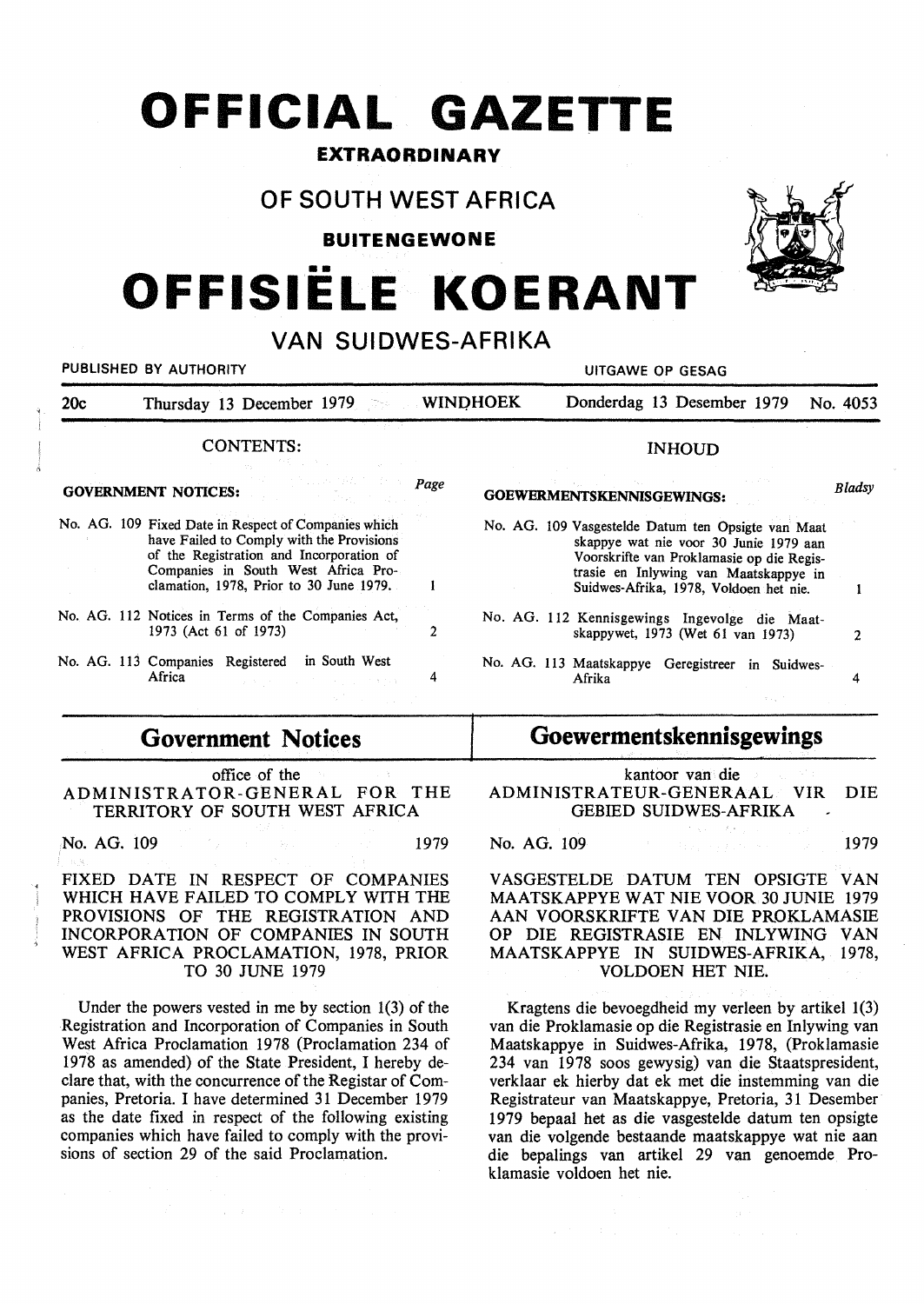- 1. John Garbers (Edms) Bpk 74/2668
- 2. Kalaharie de Klerk Ondernemings (Edms) Bpk.  $- 65/3161$
- 3. Roslain (Pty) Ltd.  $125/69$

**D. J. STRAUSS**  Registar of Companies **Windhoek** 1979

No. AG. 112 1979

#### **DIRECTORATE** OF **ECONOMIC AFFAIRS NOTICES IN TERMS** OF THE **COMPANIES** ACT, 1973 (ACT 61 OF 1973)

The following notices relating to the registration of companies, increase of capital, deregistrations, defensive names, change of names, shortened forms of names and dissolutions are published for general information.

No guarantee is given as to the accuracy of the particulars furnished and no responsibility is taken for errors or omissions or their consequences.

**D. J. STRAUSS**  Registrar of Companies Windhoek 1979

#### **REGISTRASIE VAN MAATSKAPPYE/REGIS-TRATION OF COMPANIES. NUWE MAATSKAPPYF/NEW COMPANIES.**

(Nommer, naam en adres van maatskappy, aandelekapitaal/Number, name and address of company, share capital).

- $79/154$  WHITE HORSE DISTILLERS **(NAMIBIA)** (PTY) LTD: 8 th floor, Metje Behnsen Building, Kaiser street, Windhoek. R4000. Commerce.
- 79/155- LEOPARD AIR SERVICES (PTY) LTD: 4 th floor, SW ABS Building, Post street, Windhoek. R4000. Commerce.
- 79/156 TELTRON (NAMIBIA) (PTY) LTD: *59*  Bahnhof street, Windhoek. R4000. Secondary (Electronic Equipment).
- 79/157 FLYFARICA (PTY) LTD: 181 Kaiser street, Windhoek. RIOO. Commerce.
- 79/158- LASER ELECTRICAL (NAMIBIA) (PTY) LTD: 4 th floor, SWABS Building, Post street, Windhoek. R20 000. Secondary (Electrical Engineering).
- 79/159 VIDEO CENTRE (PTY) LTD: Pim Whiteley & Close, 1 st floor, Winco Building, 114 Stubel str, Windhoek. R3600. Commerce.
- 1. John Garbers (Edms)  $Bpk 74/2668$
- 2. Kalaharie de Klerk Ondernemings (Edms) Bpk 65/3161

3. Roslain (Ptv) Ltd.  $- 125/69$ .

D. **J. STRAUSS**  Registrateur van Maatskappye Windhoek 1979

No. AG. 112 1979

#### DIREKTORAAT VAN EKONOMIESE SAKE KENNISGEWINGS INGEVOLGE DIE MAAT-SKAPPYWET, 1973 (WET 61 VAN 1973)

Die volgende kennisgewings in verband met die registrasie van maatskappye, vermeerdering van kapitaal, deregistrasie, defensiewe name, naamsveranderings, verkorte vorme van name en ontbindings word vir algemene inligting bekend gemaak.

Geen waarborg ten opsigte van die juistheid van die besonderhede verstrek word gegee nie en geen verantwoordelikheid vir foute of weglatings of die gevolge daarvan word aanvaar nie.

D. **J. STRAUSS**  Registrateur van Maatskappye Windhoek 1979

- 79/160 WINDHOEK BUSINESS MACHINES (PTY) LTD: Shop no. 4, Capital Centre, Hepworths arcade, Windhoek. R4000. Commerce.
- $79/161 R$ . T. C. BELEGGINGS (EDMS) BPK: Swabankgebou, Windhoek. R4000. Beleggings.
- 79/162- MONTSERRAT FARMING & HUNTING (PTY) LTD: Swabank building, Windhoek. R4000. Farming.
- 79/163 ICARUS MINING (PTY) LTD: Swabank building, Windhoek. R4000 n.p.v. Mining.
- 79/164 SEEKOR TRUST (NAMIBIA) (PTY) LTD: 2 nd floor, Volkskas Building, Kaiser street, Windhoek. R4000. Services.
- 79/165 BAY FISH (PTY) LTD: Swabank building, Windhoek. R1000 npv. Commerce.
- 79/166 SWARITE (PTY) LTD: 23 Post street, Windhoek. RIO 000. npv. Commerce.
- 79/167 DIMACOR HOLDINGS (PTY) LTD: 4th Floor, SWABS Building, Post street, Windhoek. R4000. Investments.
- 79/168 W.D.R. TRADE AND EXPORT COMPANY (PTY) LTD: Winco building, 114 Stubel street, Windhoek. R4000 npv. Investments.
- 79/169- ROOIW ATER BOERDERY (EDMS) BPK: *PIA* J. A. V. Henning & Kie, Hendrik Nell Sentrum, Stamprietweg, Keetmanshoop. R4000. Landbou.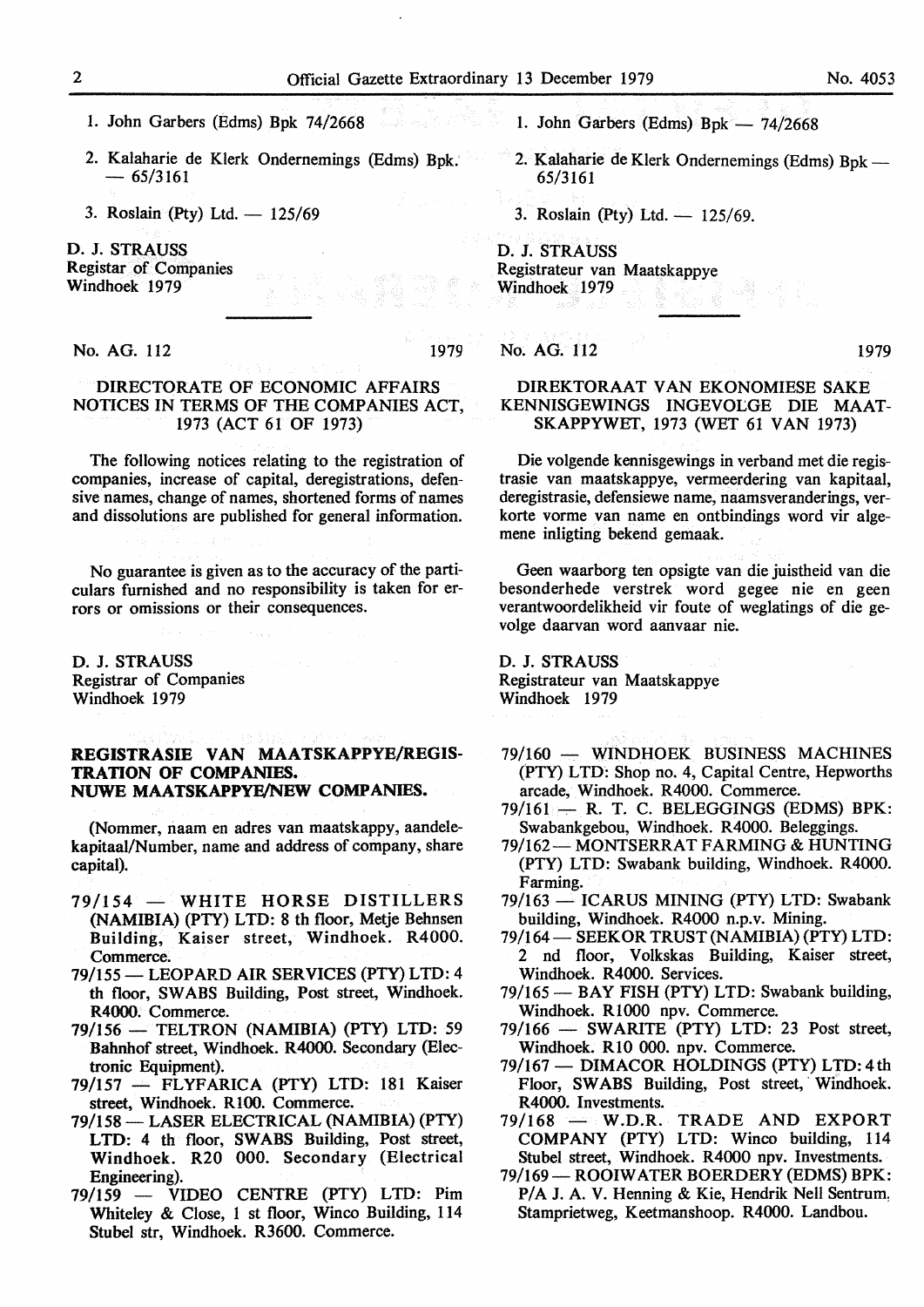- $79/170$  G. P. EXPORT (PTY) LTD: 3 Winco Building, 114 Stubel str. Windhoek. R200 npv. Commerce.
- $79/171 G$  & B AGENCIES (PTY) LTD: 5 th Floor, Swabank building, Bulow street, Windhoek. R4000 npv. Commerce.
- 79/172 SAFARAFRIC SWA/NAMIBIA (PTY) LTD: 5 Gathemann Building, Kaiser street, Windhoek. R1000. Commerce.
- 79/173 MAHE INVESTMENTS (PTY) LTD: 210 Sanlam Building, Windhoek: R400 npv. Investments.
- $79/174$  CADRIM NAMIBIA (PTY) LTD: 108 SW ABS Building, Post street, Windhoek. R4000. Mining.<br> $79/175$
- DUNCAN FAINSINGER INCORPORATED: 5 th Floor, Capital Centre, Windhoek. R4000. Services.
- 79/176 DECA KONSTRUKSIE (EDMS) BPK: Charles Cathrill straat 31, Olympia Windhoek R4000. Sekonder (Konstruksie)
- $79/177$  MAXIRAMA (EDMS) BPK: H/v Kerk & Smuts strate, Erf 102, Gobabis. R4000. Handel.
- 79/178 CIMEX (PTY) LTD: 2 nd Floor, Volkskas Building, 262 Kaiser street, Windhoek. R1000. Commerce.

#### **BUITELANDSE MAATSKAPPYE/EXTERNAL COMPANIES**

(Nommer, naam en adres van maatskappy, aandelekapitaal/Number, name and address of company, share capital.

- $F/61/0785$  GENERAL MANGANESE PRO-DUCTS (PTY) LTD: 2nd Floor, Volkskas building, Kaiser street, Windhoek. R500. Commerce.
- $F/59/3355$  TARGET PROSPECTING AND MINING COMPANY (PTY) LTD: 4 th Floor, SW ABS Building, Post street, Windhoek. R200. Mining.

#### SPESIALE BESLUIT/SPECIAL RESOLUTION. VERMEERDERING VAN KAPITAAL/IN-**CREASE OF CAPITAL**

(Naam van maatskappy, vermeerdering van kapitaal, datum van registrasie/Name of company, increase of capital, date of registration.

- NAMIBIA FINANCE AND DEVELOPMENT COMPANY (PTY) LTD: From RlOO to RIO 000. 22-10-1979.
- DIMACOR DIAMOND MINING COMPANY (PTY) LTD: From R4000 to R5000. 26-10-1979.
- TRACK-EX (PTY) LTD: From R4000 to R7000. 29- 10-1979.
- LASER CONTRACTORS (PTY) LTD: From Rl00 to R50 000. 29-10-79.
- AMEIB RANCH (PTY) LTD: From R2 to Rl 10 000. 6-11-1979.
- FUTURA MINERAL PROCESSING (NAMIBIA) (PTY) LTD: From  $4000$  npv. to  $10000$  npv.  $30-11-$ 1979.
- FUTURA EXPLORATION CO. (PTY) LTD: From 4000 npv. to 10 000 npv. 30-11-1979.
- HOTEL SCHÜTZE (PTY) LTD: From R100 to R102. 6-12-1979.

#### **DEREGISTRASIE VAN MAAT-SKAPPYE/DEREGISTRATION OF COMPANIES.**

S.W. UNITED AGENCY WALVIS BAY (PTY) LTD: Windhoek. R100.

VOLKSKAS BEPERK: Windhoek. R25 000 000.

#### **REGISTRASIE VAN DEFENSIEWE NAME/REGISTRATION OF DEFENSIVE NAMES.**

(Nommer, naam en adres van maatskappy, datum van registrasie/Number, name and address of company, date of registration.

- $D/0137/79$  AIRWORK SERVICES: C/o Mac Robert de Villiers & Hitge, P. 0. Box 276, Pretoria. 23-10-1979.
- D/0138/79 TRANSOCEAN LINERS (SOUTH WEST AFRICA): Transocean Liners (Pty) Ltd. C/O Lorentz & Bone, P. 0. Box 85, Windhoek. 23-10- 1979.
- D/0139/79 TRANSOCEAN CONTAINERS (SOUTH WEST AFRICA): Transocean Liners (Pty) Ltd. C/O Lorentz & Bone, P. 0. Box 85, Windhoek. 23-10-1979.
- $D/0140/79$  REX TRUEFORM CLOTHING COMPANY: Rex Trueform Clothing Co. Ltd., C/O Adams & Adams, P. 0. Box 1014, Pretoria. 8-11- 1979.
- $D/0141/79$  JOHN STEPHEN: Rex Trueform Clothing Co. Ltd., C/O Adams & Adams, P. 0. Box 1014, Pretoria. 8-11-1979.
- $D/0142/79$  CASSIDYS: Rex Trueform Clothing Co. Ltd., C/O Adams & Adams, P. 0. Box 1014, Pretoria. 8-11-1979.
- D/0143/79 POLO: Rex Trueform Clothing Co., Ltd., C/O Adams & Adams. P. 0. Box 1014.
- D/0144/79 NAMIBIA FISHING: Irvine & Johnson Limited, C/O Lorentz & Bone, P. 0. Box 85, Windhoek. 8-11-1979.
- $D/0145/79$  NAMIBIAN FOOD: Hansen & Dent (Pty) Ltd., C/O Lorentz & Bone, P. 0. Box 85, Windhoek. 8-11-1979.
- $D/0146/79$  MERITEX: Meritex (Pty) Ltd., C/O Lorentz & Bone, P.O. Box 85, Windhoek. 13-11- 1979.
- D/0147/79 NAMIBIA INSURANCE BROKERS: Lorentz & Bone, P. 0. Box 85, Windhoek. 19-11- 1979.
- D/0148/79 NAMIBIA VERSEKERINGS-MAKELAARS: Lorentz & Bone, Posbus 85, Windhoek. 19-11-1979.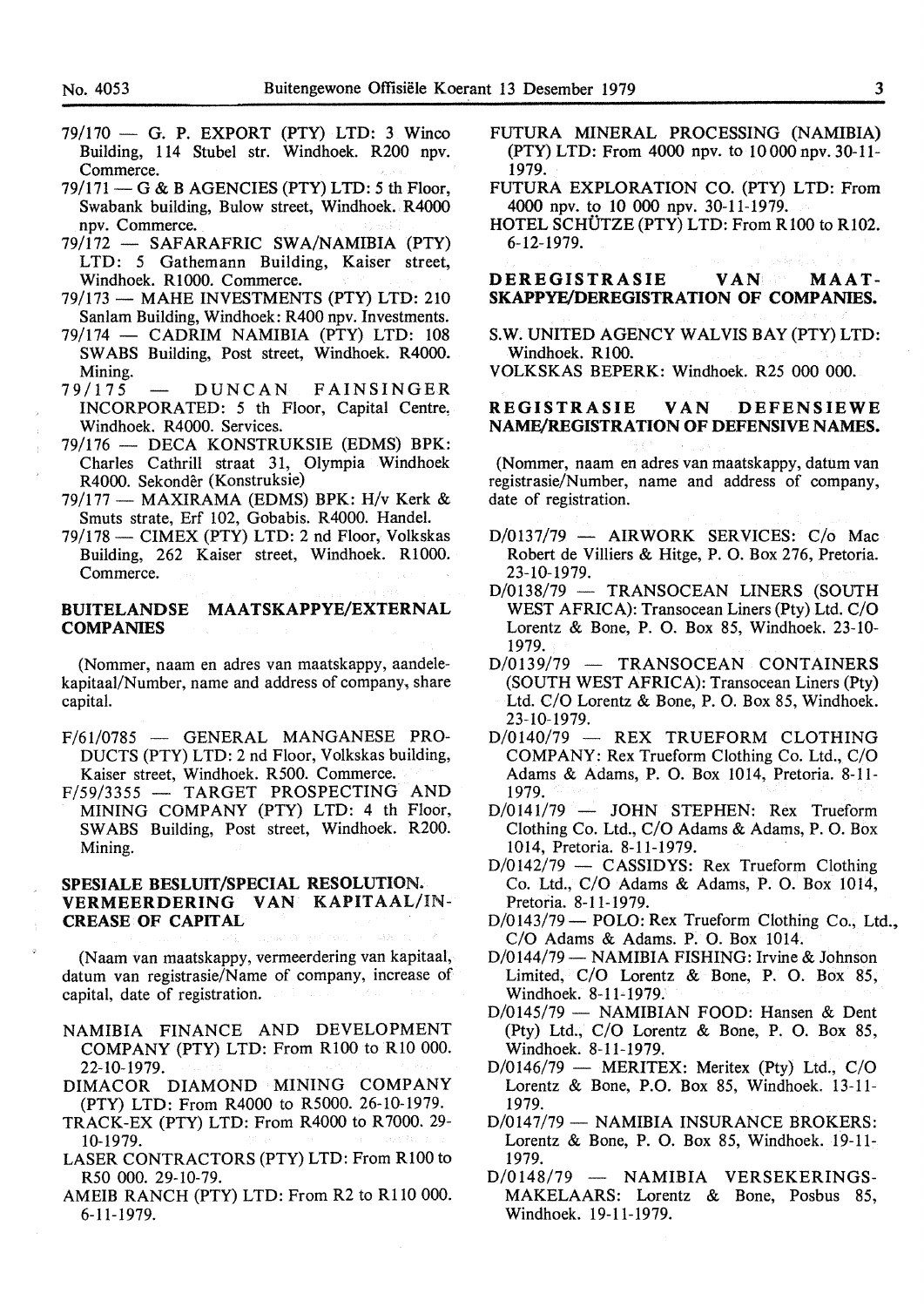- $D/0149/79$  ALUMINIUM AND GENERAL PRODUCTS SOUTH WEST AFRICA: Lorentz & Bone, P. 0. Box 85, Windhoek. 19-11-1979.
- $D/0150/79$  ALPAK SOUTH WEST AFRICA: Lorentz & Bone, P. O. Box 85, Windhoek. 19-11- 1979.
- D/0151/79 HULETTS ALUMINIUM SOUTH WEST AFRICA: Lorentz & Bone, P. 0. Box 85, Windhoek. 19-11-1979.
- D/0152/79 NAMIBIAN EAGLE INSURANCE COMPANY: South African Eagle Insurance Company Ltd., P. 0. Box 2356, Windhoek. 28-11-1979.
- D/0153/79 SOUTHERN SUN: Lorentz & Bone, P. 0. Box 85, Windhoek. 28-11-1979.
- D/0154/79 STUTTAFORDS VAN LINES  $(NAMIBIA)$ ; Powell & Swartz, P. O. Box 20, Windhoek, 4-12-1979.
- D/0155/79 PICKFORDS REMOVALS (NAMIBIA): Powell & Swartz, P. 0. Box 20, Windhoek. 4-12-1979.

#### **SPESIALE BESLUITE/SPECIAL RESOLUTIONS. NAAMSVERANDERINGS/CHANGE OF NAMES.**

Ou naam, nuwe naam, datum van registrasie van spesiale besluit/Old name, new name, date of registration of special resolution.

- Spectral Geophysics (Pty} Ltd: AMEIB RANCH **(PTY)** LTD. 6-11-1979.
- Nictus Boukontrakteurs (Edms) Bpk: NICTUS **(EDMS) BPK.** 14-11-1979.
- No. AG. 113 1979

#### NOTICE IN TERMS OF THE REGISTRATION AND INCORPORATION OF COMPANIES IN SOUTH WEST AFRICA PROCLAMATION 1978: COMPANIES REGISTERED IN SOUTH WEST AFRICA.

In terms of section 30 (2)(b) of the Registration and Incorporation of Companies in South West Africa Proclamation, 1978 (Proclamation No. 234 of 1978), I hereby made known that the companies in the Schedule are registered in the territory of South West Africa as from 30 June 1979 and deemed to be incorporated in the territory from that date.

No guarantee is given as to the accuracy of the particulars furnished and no responsibility is taken for errors or omissions or their consequences.

ings die se

 $\chi \rightarrow \xi \chi \gamma$  .

D. **J. STRAUSS**  Registrar of companies. Windhoek 1979

- Hotel Schutze (Pty) Ltd: POLOGO (PTY) LTD. 14-11- 1979.
- P. G. Buck Sheetmetal Works (Pty) Ltd: CANDAC CONSTRUCTION (NAMIBIA) (PTY) LTD. 14- 11-1979.
- Buffalo Plastic Sheet Extruders (Namibia) (Pty) Ltd: BUFFALO SIGN CO. (NAMIBIA) (PTY) LTD. 19-11-1979.
- Unie Wyn (SWA) (Pty) Ltd: INDO ATLANTIC WINE & SPIRIT COMPANY (PTY) LTD. 30-11- 1979.

#### **VERKORTE NAME/SHORTENED NAMES**

Naam van maatskappy, datum van registrasie/Name of company, date of registration.

Franco Namibian Trading Company (Pty) Ltd: FRANAM (PTY) LTD. 4-12-1979.

#### **ONTBINDINGS/DISSOLUTIONS.**

Kennisgewing ingevolge Artikel 419(2) van die Maatskappywet, 1973 (No. 61 van 1973), van Ontbinding van Maatskappy/Notice in terms of section 419(2) of the Companies Act, 1973 (No. 61 of 1973), of Dissolution of Companies.

*56* - LUEDERITZ STORES (PTY) LTD. 20-11- 1979.

#### No. AG. 113 1979

KENNISGEWING INGEVOLGE DIE PROK-

#### LAMASIE OP DIE REGISTRASIE EN IN-LYWING VAN MAATSKAPPYE IN SUIDWES-AFRIKA, 1978: MAATSKAPPYE GEREGISTREER IN SUIDWES-AFRIKA

Ingevolge artikel 30 (2)(b) van die Proklamasie op die Registrasie en Inlywing van Maatskappye in Suidwes-Afrika, 1978 (Proklamasie No. 234 van 1978), maak ek hierby bekend dat die maatskappye vermeld in die Bylae vanaf 30 Junie 1979 in die gebied Suidwes-Afrika geregistreer is en geag word in genoemde gebied ingelyf te wees.

Geen waarborg ten opsigte van die juistheid van die besonderhede verstrek word gegee nie en geen verantwoordelikheid vir foute of weglatings of die gevolge daarvan word aanvaar nie.

D. J. STRAUSS, Registrateur van Maatskappye. Windhoek 1979